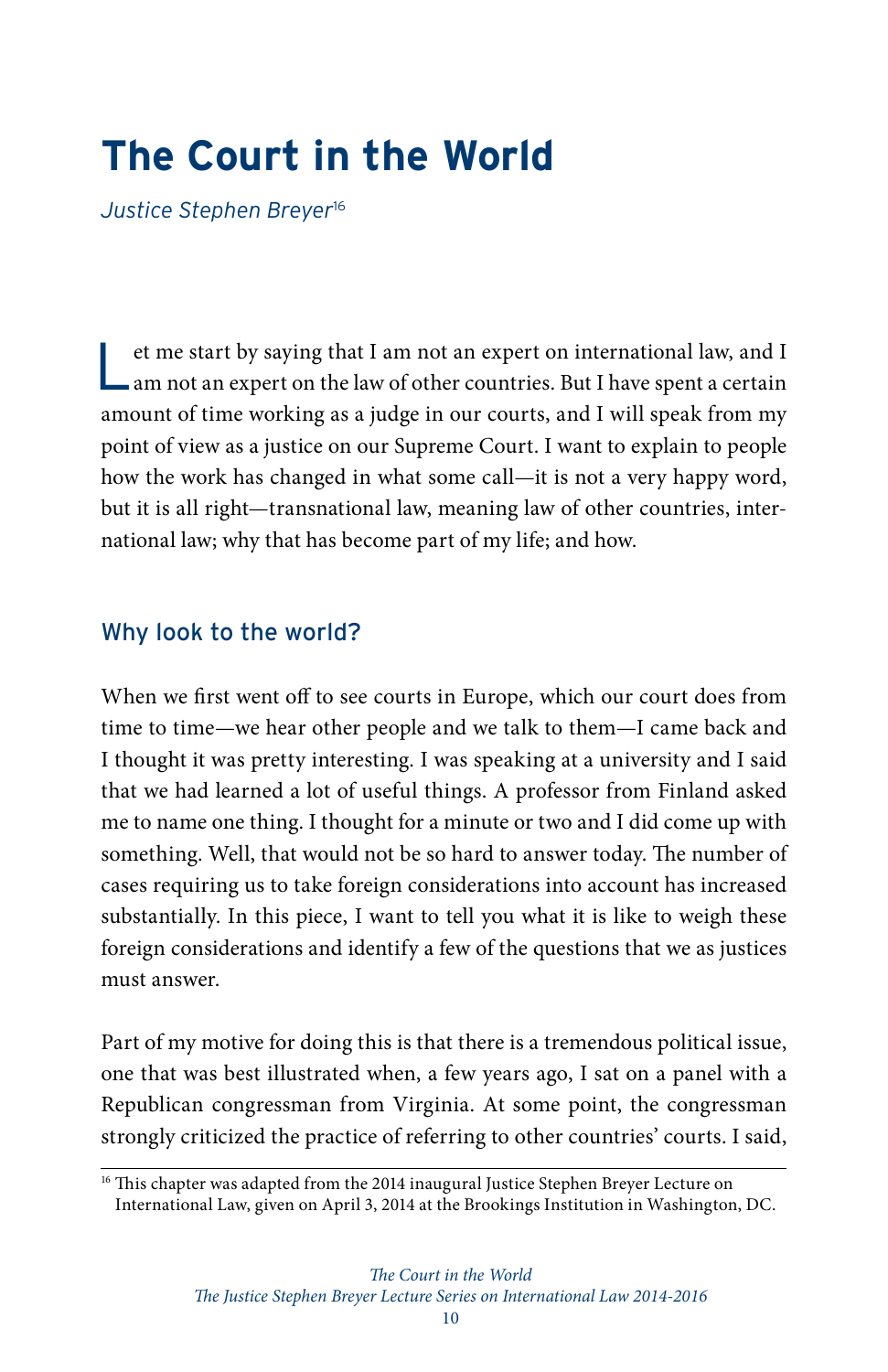"I guess that's aimed at me," and he replied that it was. I then explained that foreign court decisions do not normally bind us in the United States. But they have similar problems, they have constitutions that are more and more like ours, and they are trying to protect liberty and democracy. If someone with a job like mine has a problem like mine and a constitution like mine, why wouldn't I read what his judgment says? I don't have to follow it, but why not read it? I might learn something.

The congressman agreed that I should read the foreign opinion but felt I should not refer to it in my opinion. I acknowledged his point, although I disagreed, but not knowing when to quit, I said, "Well, look, many of these countries have courts that are newer than ours and they don't have the same degree of prestige that we do. They refer to our cases, and we sometimes refer to theirs. Then they can go to their legislators and have one more argument for saying, 'What we do is important, please pay us our salaries this year.' It helps to provide support for the rule of law." The congressman thought that was fine but he added that we justices should instead send the foreign court a letter of support, but still not refer to their decisions in our opinion.

I realized that I was not going to win the debate until I figured out what the people who are thinking about this politically are actually concerned about. And those are some of the people to whom I address my most recent book.17 They see a world that has changed a lot and that concerns them. Indeed, our docket has changed a lot. They think we have something uniquely American. Well, that is not a surprising thought. One can go back and see how Madison described our Constitution and our federal government. He said, "The Constitution is a charter of power granted by liberty," not, as in Europe, "a charter of liberty…granted by power."18 Madison was thinking that the basic condition of Americans is freedom and Americans grant to the federal government a power to do something. If the power is not granted,

<sup>17</sup> Stephen Breyer, *The Court and the World: American Law and the New Global Realities* (New York: Alfred A. Knopf, 2015).

<sup>18</sup> James H. Read, *Power versus Liberty: Madison, Hamilton, Wilson, and Jefferson* (Charlottesville: University of Virginia Press, 2000), 29 (quoting James Madison writing in the *National Gazette* in 1792).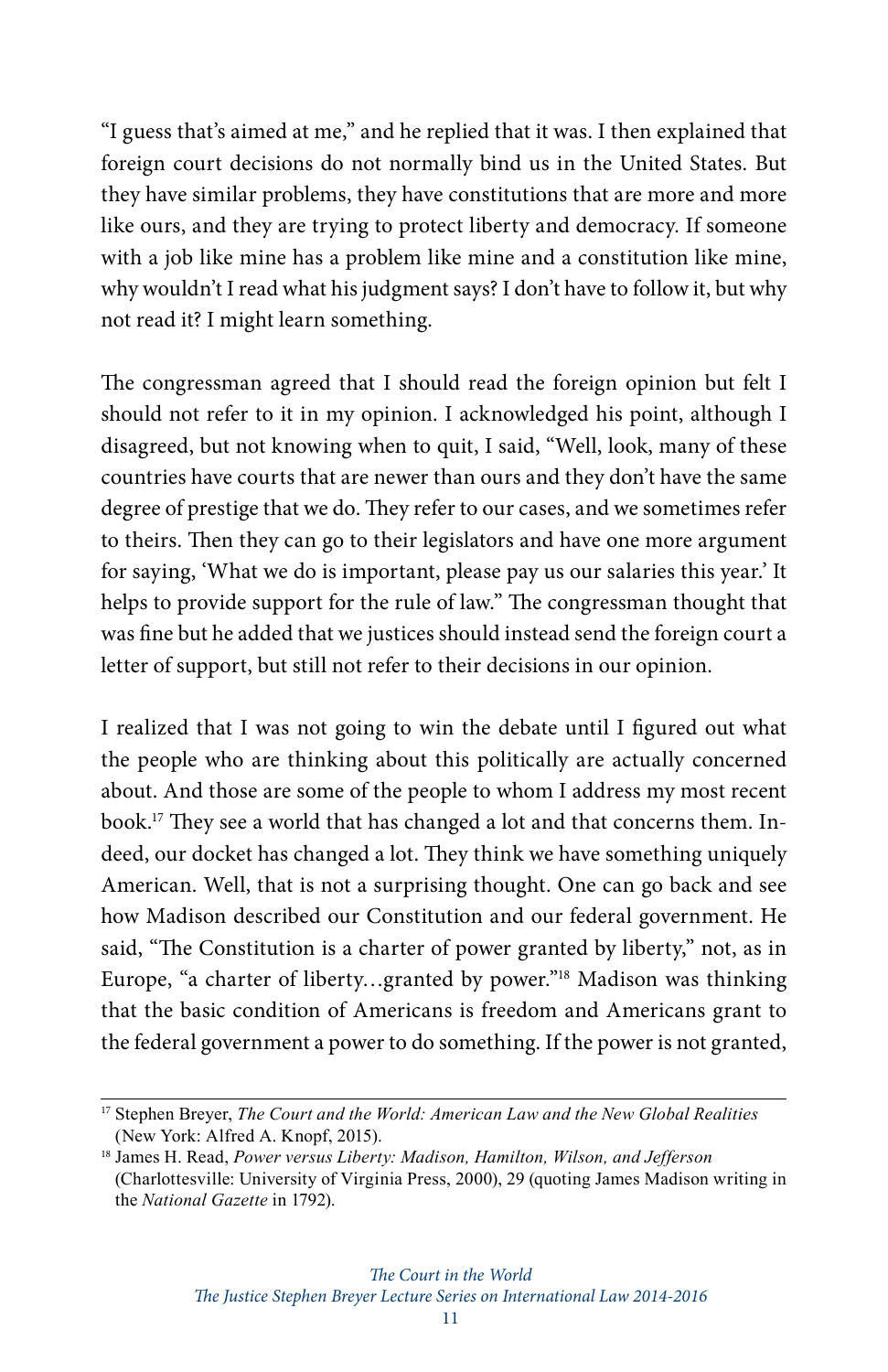the government cannot do it. That was different than Europe, where Louis XIV controlled the power even if he granted liberty. Whether or not the end result was the same, the starting places were different, and that is often reflected today in the law.

So those who view these matters politically have a point. I see that many Americans are worried. But whether or not we refer to questions that come up abroad or answers that foreign courts give, and what the law is like in some other places, has nothing to do with what they are worried about. It is the world that has changed and our docket that has changed. If we want to preserve our American values, we better learn something about what is going on elsewhere because that affects directly what we do at the Supreme Court. In a word, understanding and referring to what is happening abroad is often the best way to preserve our American values.

Now, of course, nobody who does not already believe that proposition is going to accept it by just hearing it announced, so I want to give a few examples of the types of very serious questions that we face where it is helpful and sometimes necessary to know something about what is happening somewhere else in the world. 20 years ago there were typically two or three cases out of a docket of 80 that raised such questions. The number today is closer to 10 or 15. That is a very high percentage of our cases. I am speaking of cases where we have to know what is going on in another place outside our borders or where knowing that is extremely helpful. Let me describe five kinds of cases of that sort.

## The first problem: Civil liberties versus security

Consider a classic problem that has been around for at least 200 years: the conflict between civil liberties (traditionally defined) and security. The Constitution gives to the Congress and the president of the United States the duty as well as the power to worry about our security. It does not give that duty primarily to judges, but it does give to courts, as they have evolved, responsibility to see that the constitutional guarantees of basic individual liberty are not infringed upon.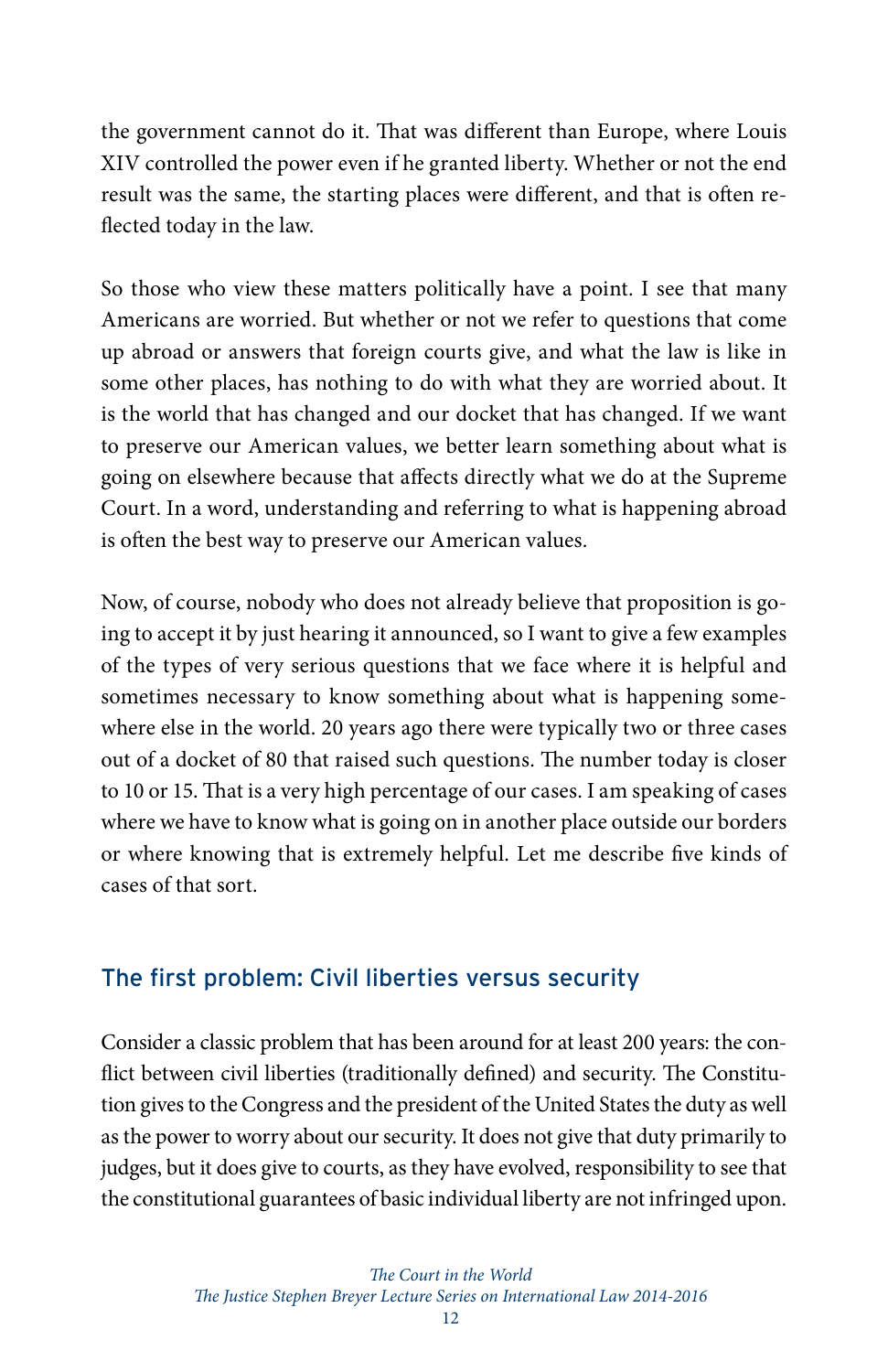What happens when civil liberties and security conflict? Let us go back into history. There have been some sorry examples from history that frame the approaches we can take to this question. I shall describe some of them, leading up to the current state of the art.

Look back to the Civil War. Secretary of State William H. Seward told his colleague, the British ambassador, "I can touch a bell on my right hand and order the imprisonment of a citizen of Ohio; I can touch a bell again and order the imprisonment of a citizen of New York; and no power on earth, except that of the President, can release them. Can the Queen of England do as much?"19 One could argue that during the Civil War this was a necessity. But was it?

Cases expressly raising that kind of conflict between civil liberties and security did not come to the Supreme Court until after the Civil War was over. The government argued one of four possible positions on this issue. First, the government argued the position taken by Cicero about 2,000 years ago. Cicero said, "When the guns roar, the laws fall silent." Now, he did not say exactly that because there were no guns at that time, but he said something like it.20 And that is what the attorney general then argued to the Supreme Court: The military and no one else has the power to arrest people in Indiana, including a civilian man named Milligan, whom the attorney general accused of leading a conspiracy.21 The court unanimously held that, if the civilian courts were open, which they were in Indiana, an American citizen could not be tried in the military courts. So the court rejected position one, the position that the courts have no role to play in times of war, but it did not do so until the war was over.

#### *The political question doctrine*

A second position was dogma for many years, but in my view, it does not now squarely address the conflict between civil liberties and security. There

<sup>19</sup> William H. Rehnquist, *All the Laws but One: Civil Liberties in Wartime*, 2nd ed. (New York: Vintage Books, 2001), 49.

<sup>20</sup> Cicero wrote, "*Silent enim leges inter arma*."

<sup>21</sup> *See Ex parte* Milligan, 71 U.S. (4 Wall.) 2 (1866).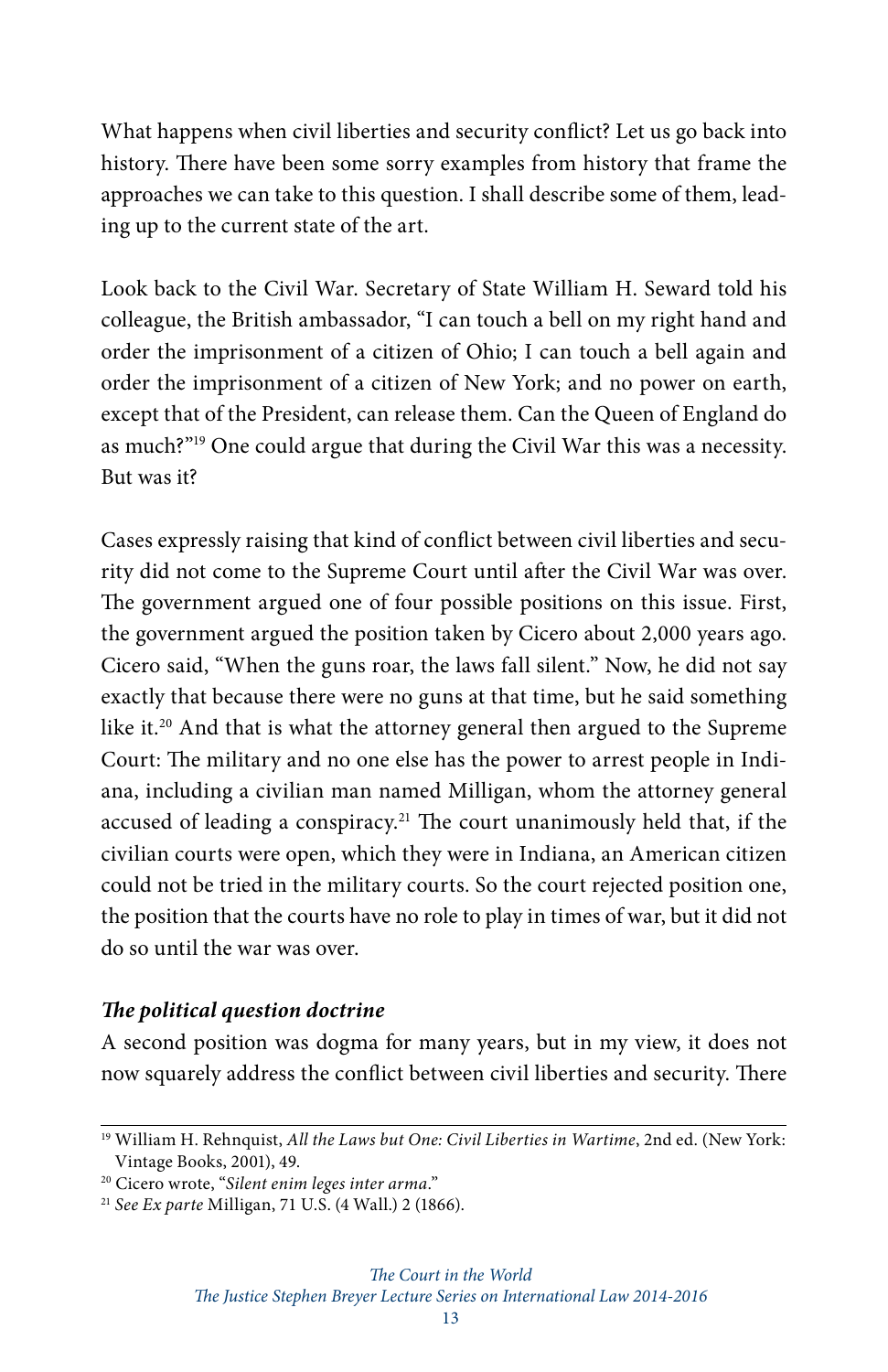is something called the "political question" doctrine. It has many forms, but greatly simplified, it cautions judges to avoid involving themselves in cases raising too much of a political question. It is difficult to define a political question, but I had a little experience in a case involving a statute passed in Congress that said that if an American citizen who was born in Jerusalem applied for a passport, the passport office had to print on the passport both the city of Jerusalem and the state of Israel.<sup>22</sup> Previously, the passport listed only the city. The president refused to follow Congress' directive. The person applying for the passport then sued, contending that the statute required the passport to include the state, Israel. The president responded that such a decision was his, not Congress', to make, as the political status of Jerusalem was a foreign policy matter that implicated the president's power to recognize states. I thought the court should not get involved in a matter as political as the status of Israel and Palestine. I spelled out my view in a dissenting opinion.<sup>23</sup> How many of the other justices agreed? None (except Justice Sotomayor, who agreed in part).<sup>24</sup> What happened to the political question doctrine? Few doctrines ever completely disappear, but one should not conclude that today's court will avoid security/civil liberties conflicts by labelling them "political questions."

#### *The president always wins*

The third approach to addressing the challenge of reconciling civil liberties with security is to say that the Supreme Court will review what the president does in a security matter where civil liberties are involved, but that nonetheless the president always wins. That is close to what the Supreme Court said in *Curtiss-Wright,* where the court determined that Congress can delegate to the president the power to define a particular crime.<sup>25</sup> President Franklin Roosevelt issued a proclamation criminalizing the sale of weapons from the United States to countries fighting in the Chaco territory, a parcel of land between Paraguay and Bolivia. Paraguay and Bolivia went to war for control over the Chaco in the early 20th century, and the U.S. government prosecut-

<sup>22</sup> *See* Zivotofsky v. Clinton, 132 S. Ct. 1421 (2012).

<sup>23</sup> *See id*. at 1437-1441 (Breyer, J., dissenting).

<sup>24</sup> *See id*. at 1431-1437 (Sotomayor, J., concurring in part and concurring in the judgment).

<sup>25</sup> *See* United States v. Curtiss-Wright Exp. Corp., 299 U.S. 304 (1936).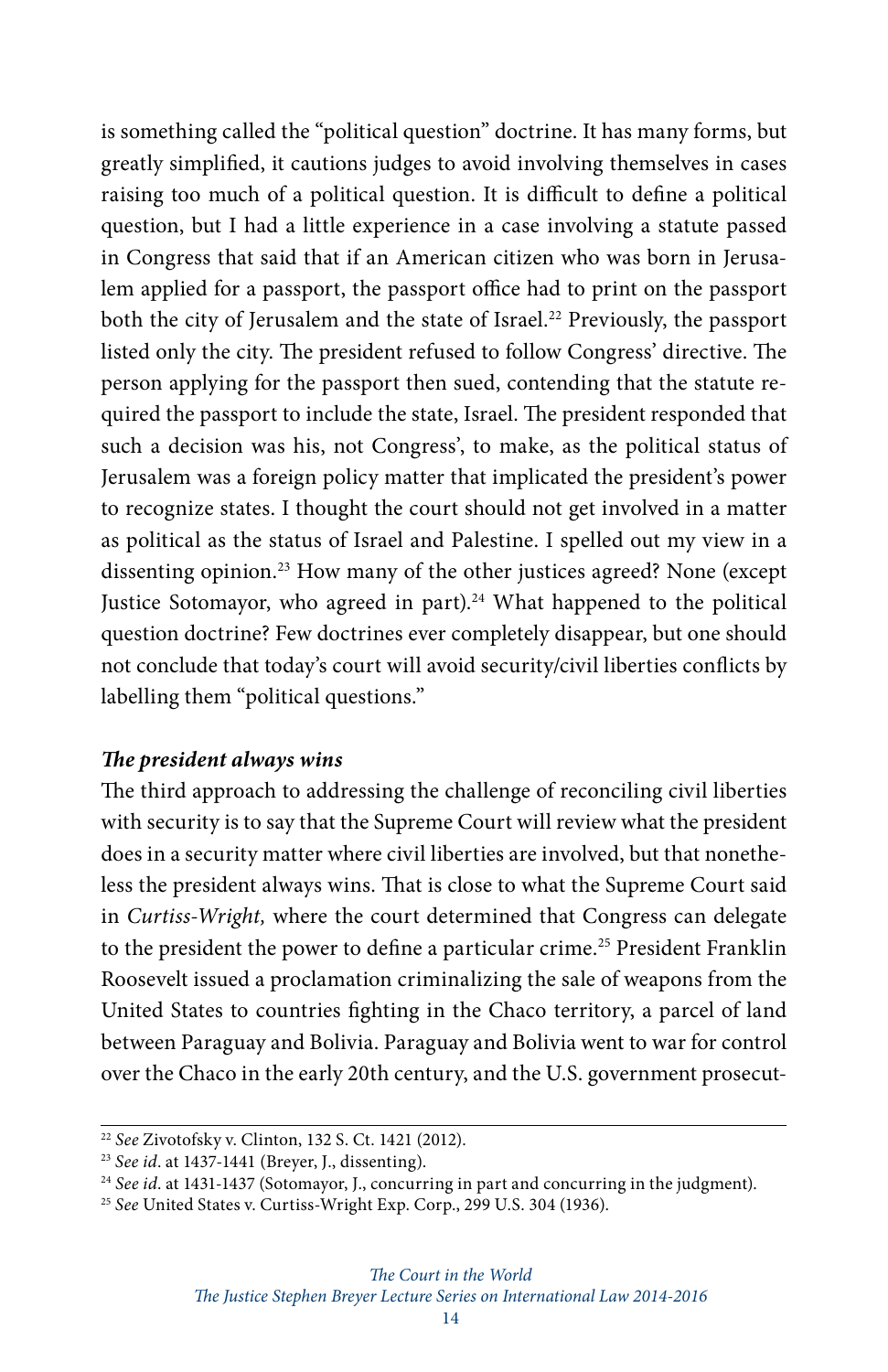ed people for selling arms to the belligerents. The defendant argued that the president could not make up criminal laws as he goes along; Congress has to do it in writing, and Congress cannot delegate to the president the power to define crimes. The court rejected the argument, holding that Congress could delegate their power to the president. And it was the anti-New Deal court that did so—a court hostile to delegation of power to the president. But that court held that, in this instance, Congress could make the delegation. Why? Because the president is in charge of foreign affairs; Congress is not.

Later on, during World War II, the U.S. government forced 70,000 United States citizens of Japanese origin to move to internment camps, where they were held against their will. The Supreme Court held that was consistent with the Constitution.<sup>26</sup> The majority included liberal justices such as Hugo Black, William O. Douglas, and Felix Frankfurter. Why did they do that? They reasoned that it was 1944, when we were still in the midst of fighting, and somebody must run the war. By the time they decided the suit, there was no danger from the Japanese invasion. But they thought that either Roosevelt runs the war or the court runs it, and because the court cannot, the president must be free to manage the war as he wishes. The court would not overturn the president on a security matter. There was much criticism of that case. I agree that it was a terrible decision.

#### *Limits on presidential power*

The fourth approach is illustrated by two cases, one of which was the *Steel Seizure* case, decided during the Korean War.27 President Truman seized a steel mill. Why did he seize it? Because he did not want a strike. Well, why not let the employees strike and instead try to stop the strike once it started? The president was nervous about doing that, afraid that he could not stop the strike after it began. So he decided to seize the mill and give the workers the pay raise they wanted, hoping they would stay at work. The government, indeed, the whole cabinet, warned the Supreme Court justices that, if the president were blocked from seizing the mill, we might lose many soldiers

<sup>26</sup> *See* Korematsu v. United States, 323 U.S. 214 (1944).

<sup>27</sup> *See* Youngstown Sheet & Tube Co. v. Sawyer, 343 U.S. 579 (1952).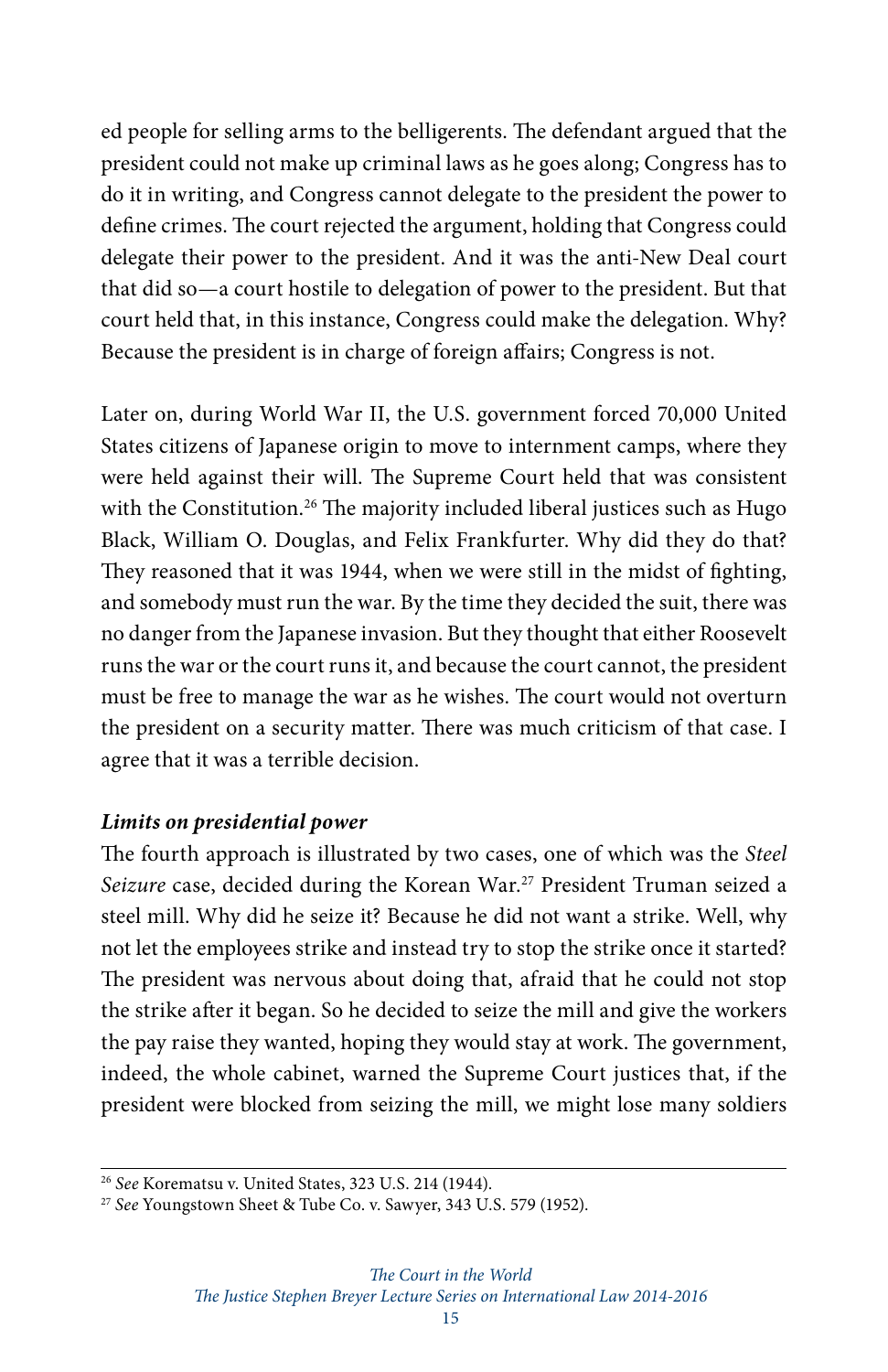fighting the Korean War. Winning the war was critically important, but the court nonetheless struck down the seizure.

In his *Steel Seizure* opinion, Justice Robert H. Jackson explained that the president may have had the power to seize the mill had Congress passed a law agreeing with him, and he may have had that power had he acted in the face of congressional silence.<sup>28</sup> But he did not have the power to act where Congress had forbidden him to act. The court held that Congress had forbidden him to act here. I have one problem with Jackson's argument: In my view, Congress had not forbidden the president to seize the mill. Rather, I think something else was going on in the court. I think the court was telling the president not to go too far in exercising unilateral power.

Finally, we heard four cases arising out of the detentions at Guantanamo Bay.29 The theme of those cases, every one of which was decided in favor of the detainee and against the president, was captured by Justice Sandra Day O'Connor when she wrote: The Constitution does not write the president a blank check.<sup>30</sup>

If you compare Jackson and O'Connor's approach to the other three approaches, you might be glad the court has taken such a stance. But the court has been criticized both for interfering in security matters and for the opposite, for not going farther. Should it have refrained from interfering at all as it did in *Korematsu*, the Japanese internment case? And why does it not go farther? Because it does not know all the answers. The biggest problem is that nine human beings constitute the court, not nine computers. They are not experts on security or foreign relations, but they do know that the president and Congress sometimes go too far, and that is what Justice O'Connor wrote.

We now live in a world where security problems are international. We also live in a world where not every country has the same system for dealing with

*The Justice Stephen Breyer Lecture Series on International Law 2014-2016*

<sup>28</sup> *See id*. 634-655 (Jackson, J., concurring).

<sup>29</sup> *See* Rasul v. Bush, 542 U.S. 466 (2004); Hamdi v. Rumsfeld, 542 U.S. 507 (2004); Hamdan v. Rumsfeld, 548 U.S. 557 (2006); Boumediene v. Bush, 553 U.S. 723 (2008).

<sup>30</sup> *See Hamdi*, 542 U.S. at 536 (Opinion of O'Connor, J.) ("[A] state of war is not a blank check for the President when it comes to the rights of the Nation's citizens.").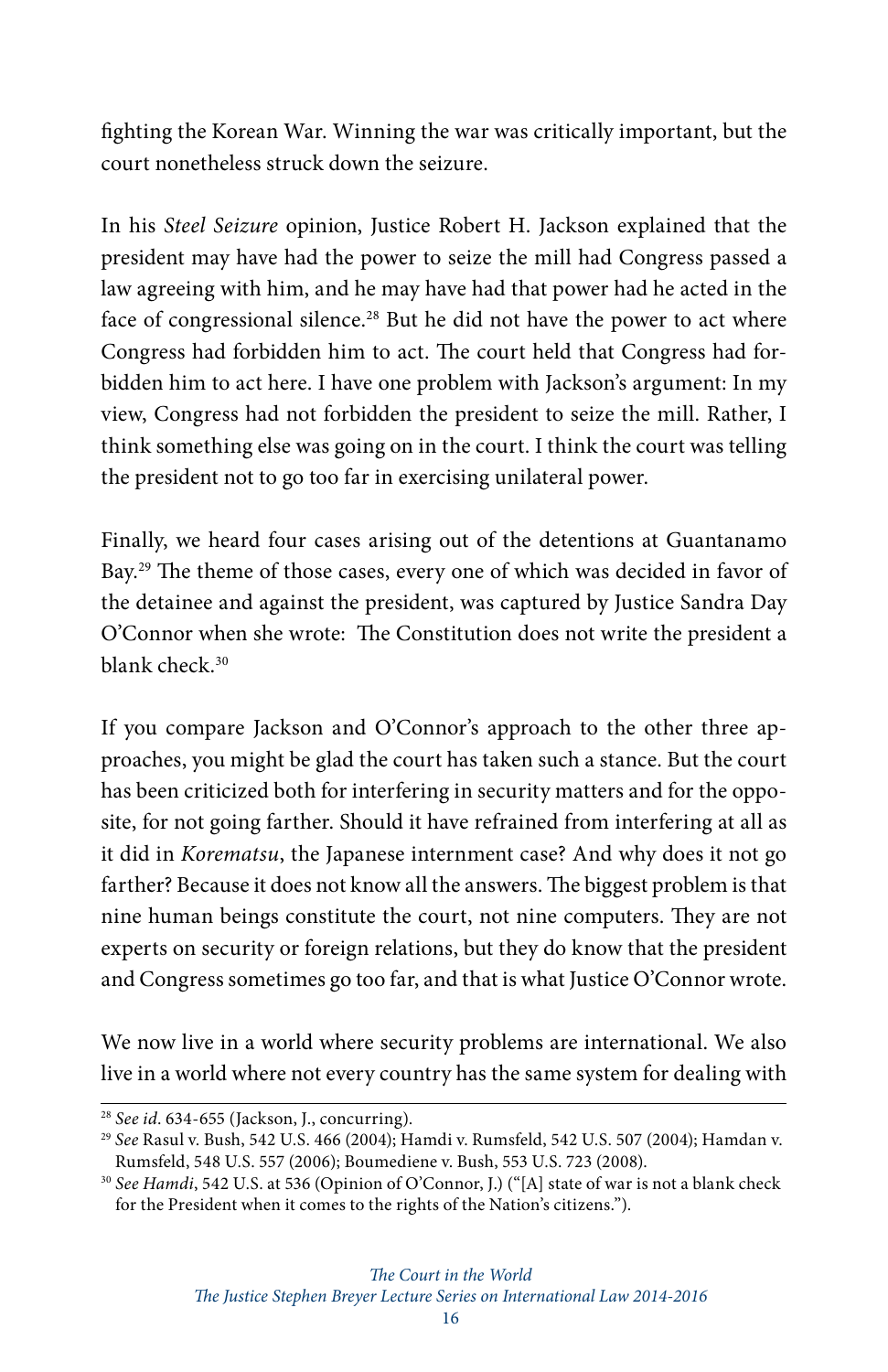those problems. Maybe we can learn something from one another. Japan decided to put a foreign policy expert on its Supreme Court. England decided that it would not allow certain people suspected of terrorism to talk to a lawyer who has access to security information. Israel fears the suspect might say to his lawyer, "Tell my mother I'm fine," which actually means, "Blow up the café." Anyone who thinks that is just a made up problem should put themselves in the position of the Supreme Court of Israel, where they face problems like that. In Israel, they have developed a system in which the government argues ex parte to a judge that lawyer-client communication is dangerous.<sup>31</sup> If the judge agrees, the government can hold the suspect *incommunicado.* The government has to come back a few days later and explain why that is still necessary. Each time the government returns, it bears a heavier burden to prove its case. I am not advocating any of those systems. I am simply trying to show that we are not alone with these problems—and that we can sometimes learn from others what to do or what not to do.

## Problem two: Enforcing human rights around the world

We live in a world where human rights are increasingly an international issue. The whole world is against torturers and genocide. But here, in a sense, the United States is out in front because it has a statute called the Alien Tort Statute (ATS), which provides that any person who is harmed or injured by a violation of international norms or international law can recover damages in an American court.32 Our courts have held that, if a victim of torture in Paraguay can find his torturer in the United States, he can sue him and recover damages in New York, even though the victim himself is Paraguayan.<sup>33</sup>

Why is the ATS on the books? It was passed in the 1790s to deal with pirates. At that time, if someone found a pirate, he could hang him. If the pirate had any

<sup>&</sup>lt;sup>31</sup> See Brief of Amici Curiae Specialists in Israeli Military Law and Constitutional Law in Support of Petitioners at 23-25, Boumediene v. Bush, 553 U.S. 723 (2008) (Nos. 96-1195, 06-1196).

<sup>32</sup> 28 U.S.C. § 1350; *see also* Kiobel v. Royal Dutch Petroleum Co., 133 S. Ct. 1659 (2013) (interpreting the ATS).

<sup>33</sup> *See* Filartiga v. Pena-Irala, 630 F.2d 876 (2d Cir. 1980).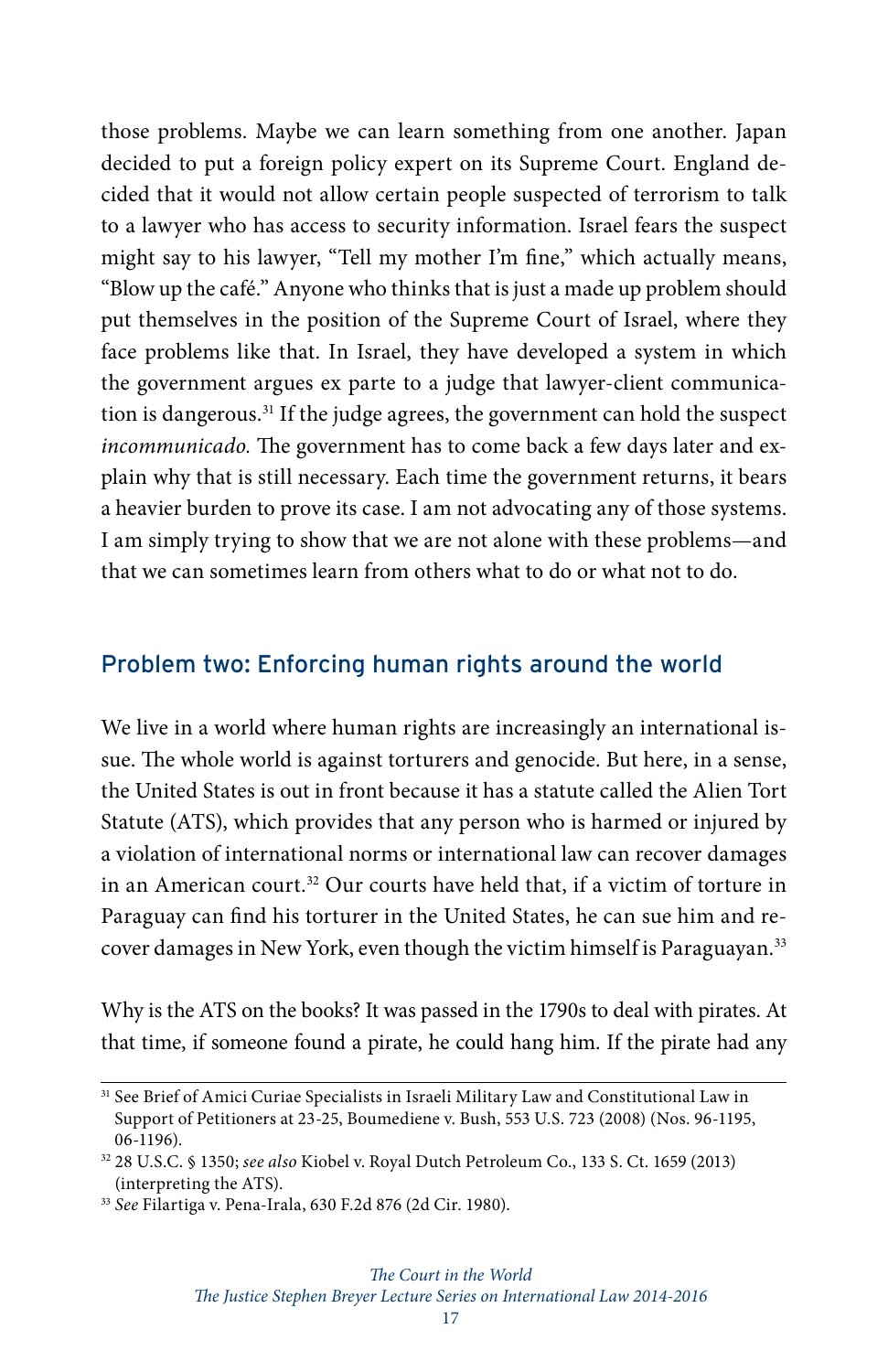money, he could confiscate it first. Then, any of the pirate's victims could sue and recover the money. The question for us is, how does the ATS apply in a modern context and who are today's pirates? We might interpret the statute to mean that, if a prosecutor proves any kind of serious violation of international law, the plaintiff can recover. Of course, if we take that tack, other nations can do so, too. By that token, if former Secretary of State Henry Kissinger, who was sought for questioning in Spain relating to human rights abuses, were to go abroad, he could be detained.34 And what about Israel, unpopular regimes, and so on? We must figure out how to interpret the statute so that different jurisdictions can apply it without interfering with each other. That is not an easy thing to do. The heart of the problem is that there is no supreme court of the world. Our legal systems must operate accordingly, independently developing systems that avoid conflict.

The word that helps solve the problem is a technical legal word: comity. Its meaning is captured by something Senator Ted Kennedy used to say to me and Ken Feinberg when we worked for him and came up against something we wanted to negotiate with other senators. He would say, "Work it out." We would ask how, and he would laugh and respond, "That's your problem." That is a slightly exaggerated version of the challenge judges face today.

To return to the ATS, it certainly applies to torture and genocide, but how it applies beyond that, and to what extent, is less certain and must be worked out. The comity problem is not limited to the human rights arena. Consider the following example: Does U.S. law allow a company based in Ecuador to sue a Dutch company in New York for antitrust damages? We had such a case.35 To answer that question, we had to know how antitrust law worked in Europe. The European Union filed briefs telling us how. So did France, Germany, Japan, and many other countries. To solve that kind of technical, jurisdictional, statutory problem in the United States, we need know how the relevant world works elsewhere, and adjust accordingly. That is comity.

<sup>&</sup>lt;sup>34</sup> Al Goodman, "Spanish judge seeks Kissinger," CNN, April 18, 2002, [http://edition.cnn.](http://edition.cnn.com/2002/WORLD/europe/04/18/spain.kissinger/) [com/2002/WORLD/europe/04/18/spain.kissinger/](http://edition.cnn.com/2002/WORLD/europe/04/18/spain.kissinger/).

<sup>35</sup> *See* F. Hoffmann-La Roche Ltd. v. Empagran, S.A., 542 U.S. 155 (2004).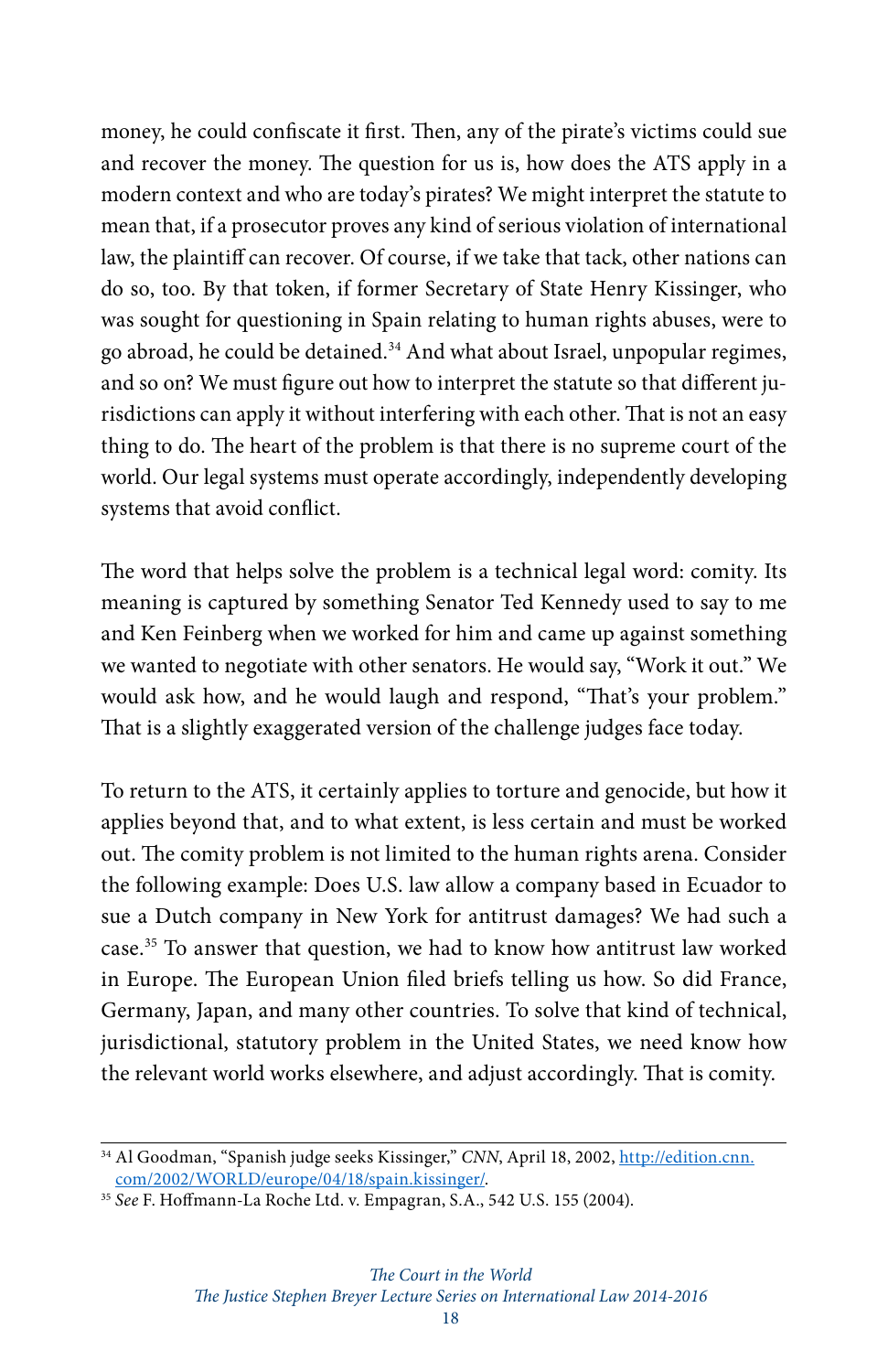### Problem three: Interpreting treaties

How do we interpret treaties? Let us take, for example, the Vienna Convention on Consular Relations, which the United States signed and ratified, but which does not state whether it automatically becomes domestic law in the United States.<sup>36</sup> The Vienna Convention requires government authorities to inform arrestees who are citizens of a foreign country (like Mexico, in this case) that they have a right to see their nation's consul. Government officials in Texas arrested a Mexican national, but did not inform him of his right to contact his consul, presumably because they did not know they were required to do so. The defendant was convicted and sentenced to death. He then brought his case to the International Court of Justice (ICJ) in The Hague because another provision of the Vienna Convention gave the ICJ the last word on such questions. The ICJ decided that a court in the United States had to hold a hearing to determine if the defendant was prejudiced by the fact he was not informed of his rights under the Vienna Convention.<sup>37</sup> President George W. Bush wrote a letter to Texas directing the state to give the defendant such a hearing. Texas refused.

The question came to us at the Supreme Court—is the Vienna Convention, a treaty, automatically effective as part of U.S. domestic law?<sup>38</sup> We split on it. I thought it was, but the majority thought it was not. What interests me here is not the result of the case but how we reasoned through it. I asked my law clerks to look up every case like this one since 1790, and they found quite a few.39 In one case, Chief Justice John Marshall said to read the provision of the treaty. If it seems to address judges—i.e., it is fairly technical—then it automatically becomes domestic law.<sup>40</sup> On the other hand, if it seems political—e.g., it is about stopping a war, bringing back the troops, or having a military base—then it is addressed to the political branches and is not automatically domestic law. That is an oversimplification of Marshall's rule,

<sup>36</sup> Vienna Convention on Consular Relations, Apr. 24, 1963, 596 U.N.T.S. 261.

<sup>37</sup> *See* Avena and Other Mexican Nationals (Mexico v. United States), 2004 I.C.J. 12 (Mar. 31).

<sup>38</sup> *See* Medellin v. Texas, 552 U.S. 491 (2008).

<sup>39</sup> *See id*. at 568-569 (Breyer, J., dissenting).

<sup>40</sup> *See* Foster v. Neilson, 27 U.S. (2 Pet.) 253, 314-315 (1829).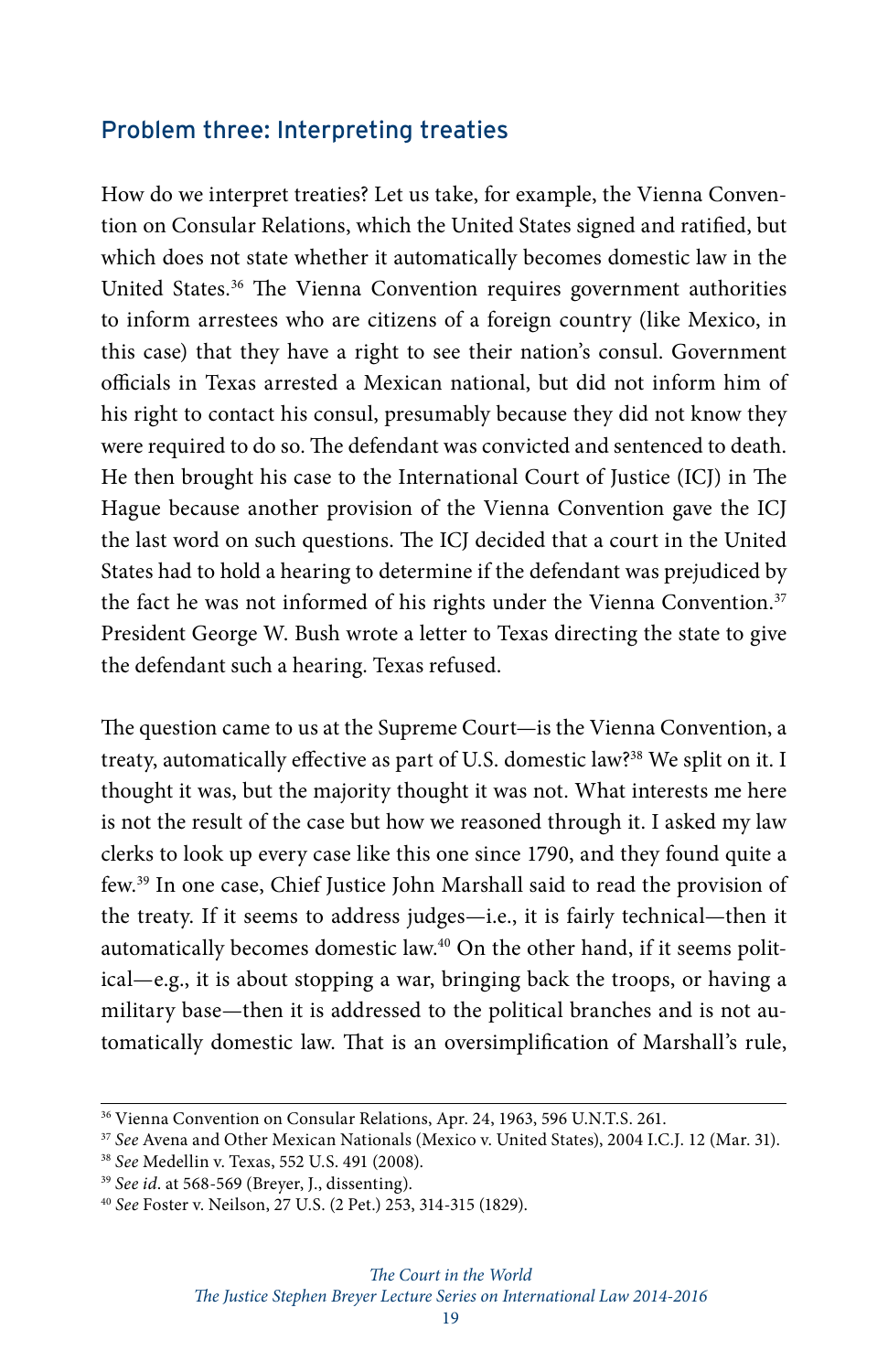but I thought it was a good one, and I said so in my dissent in the Vienna Convention case.

Soon thereafter, I described the case at a meeting. A former foreign minister of the Netherlands responded, "That's our rule." It would have helped had a treatise or law review article called that fact to my attention. Given the result in the case, it may be up to our treaty negotiators to say in treaties whether the treaties' provisions should take effect as domestic law. Regardless, I suspect that treaty negotiators and legislators are not always on the same page. They will have to be if the promises we make in our treaties are to take effect as domestic law.

# Problem four: Reconciling new international organizations with our constitutional system

A fourth problem has not directly faced us yet, but it is likely to do so. Treaties today often do not provide clear directives to each signatory party. Rather, they create an international organization, like the World Trade Organization or the World Health Organization, create a bureaucratic structure, and empower the administrators or international civil servants to write rules that will bind the nation. Are those rules effective as domestic law? I have just discussed a case in which the House of Representatives did not pass a law embodying the treaty's provisions but the Senate did ratify the treaty. Suppose Congress does pass a law giving the international organization the power to write rules that automatically bind Americans as a matter of domestic law. On the one hand, if we say that Congress cannot do that, how are we going to come together and help solve complex global problems like the environment, commerce, and others that Strobe Talbott has identified?<sup>41</sup> On the other hand, if Congress can delegate total power to make laws to international civil servants, what happens to Article I of the Constitution, the article giving Congress, not international administrators, the power to legislate?

<sup>41</sup> Strobe Talbott, *The Great Experiment: The Story of Ancient Empires, Modern States, and the Quest for a Global Nation* (New York: Simon and Schuster, 2008).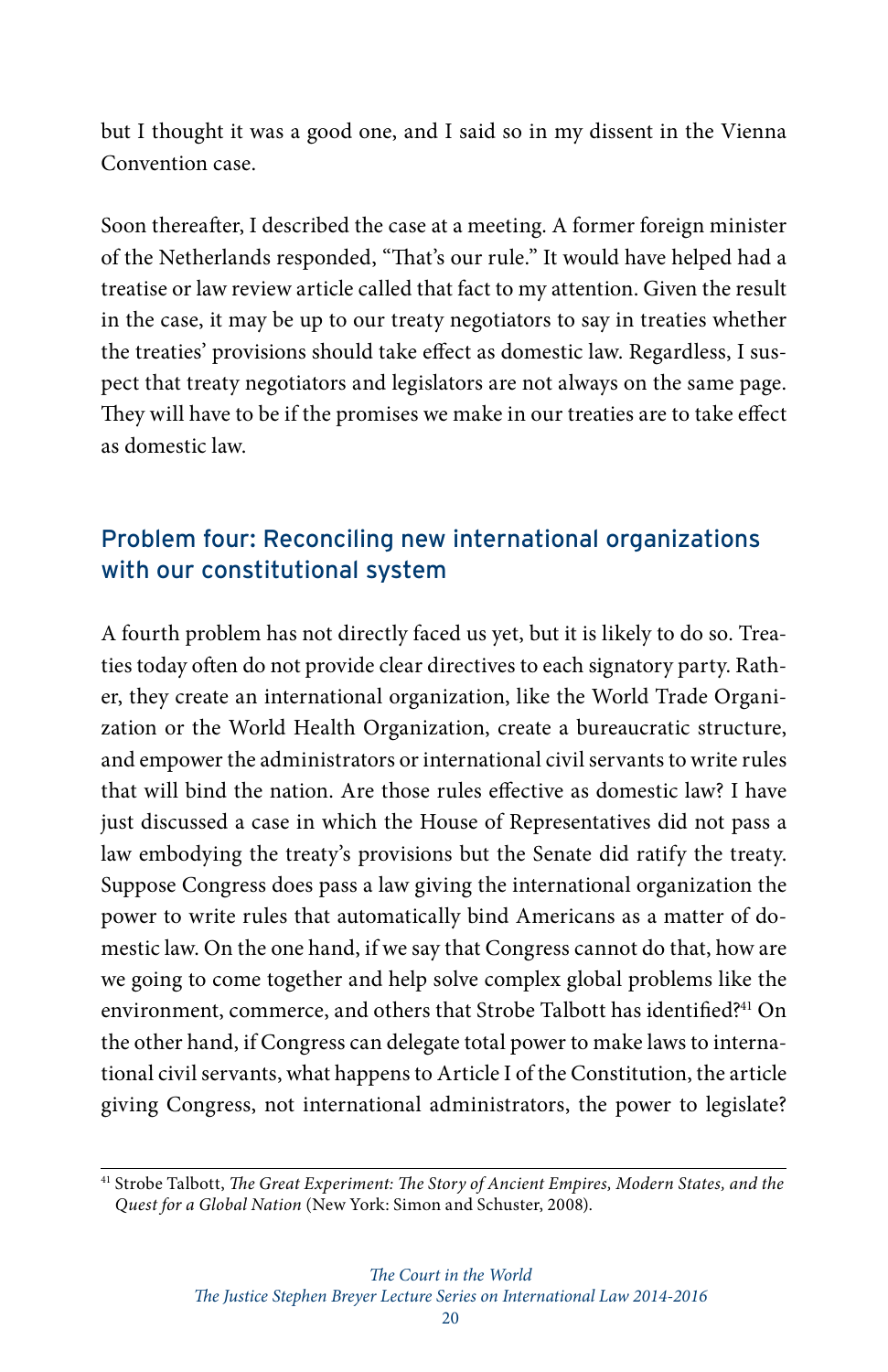The problem is rather like the problem the Supreme Court faced during the New Deal—what was the constitutional status of administrative agencies? In great administrative law opinions like *Crowell v. Benson*, the court, for the first time, came to grips with a very difficult new entity.<sup>42</sup> It had to figure out a way to integrate that entity into the constitutional system we have, and it did so. We may well have to do the same in the case of international agencies.

# Problem five: Understanding the international stakes of our decisions

A copyright case illustrates the fifth problem. In *Kirtsaeng*, a Cornell University student from Thailand discovered that his textbooks were very expensive.43 He remembered that the same textbook in English was on sale in Thailand at a much lower price. He had a great idea. He told his parents: "Send me one." Then he had a better idea: "Send more and I'll sell them to my friends." Does that violate the copyright law? The answer can be found in something called the "first sale" doctrine, which is a technical doctrine written into the U.S. copyright statute. I discovered there were briefs filed in the case from all over the world. Why? It turns out that we could not answer the specific copyright question in the case without knowing something about copyright law in other places and how it all works together. And by the way, we learned from those briefs that \$3 trillion of international commerce was at stake. That is the world in which our American law now operates.

It is important how we answer the five questions I have raised—how do we negotiate conflicts between security and civil liberties, how do we write our treaties, how do we deal with new international administrative entities, how do we get all the information we need? Perhaps the public wants a more of an answer from the Supreme Court than simply saying, "Don't go too far." That is a judicial way of saying that we do not yet know the solutions, but the problems are clear and they are in front us.

<sup>42 285</sup> U.S. 22 (1932)

<sup>43</sup> Kirtsaeng v. John Wiley & Sons, Inc., 133 S. Ct. 1351 (2013).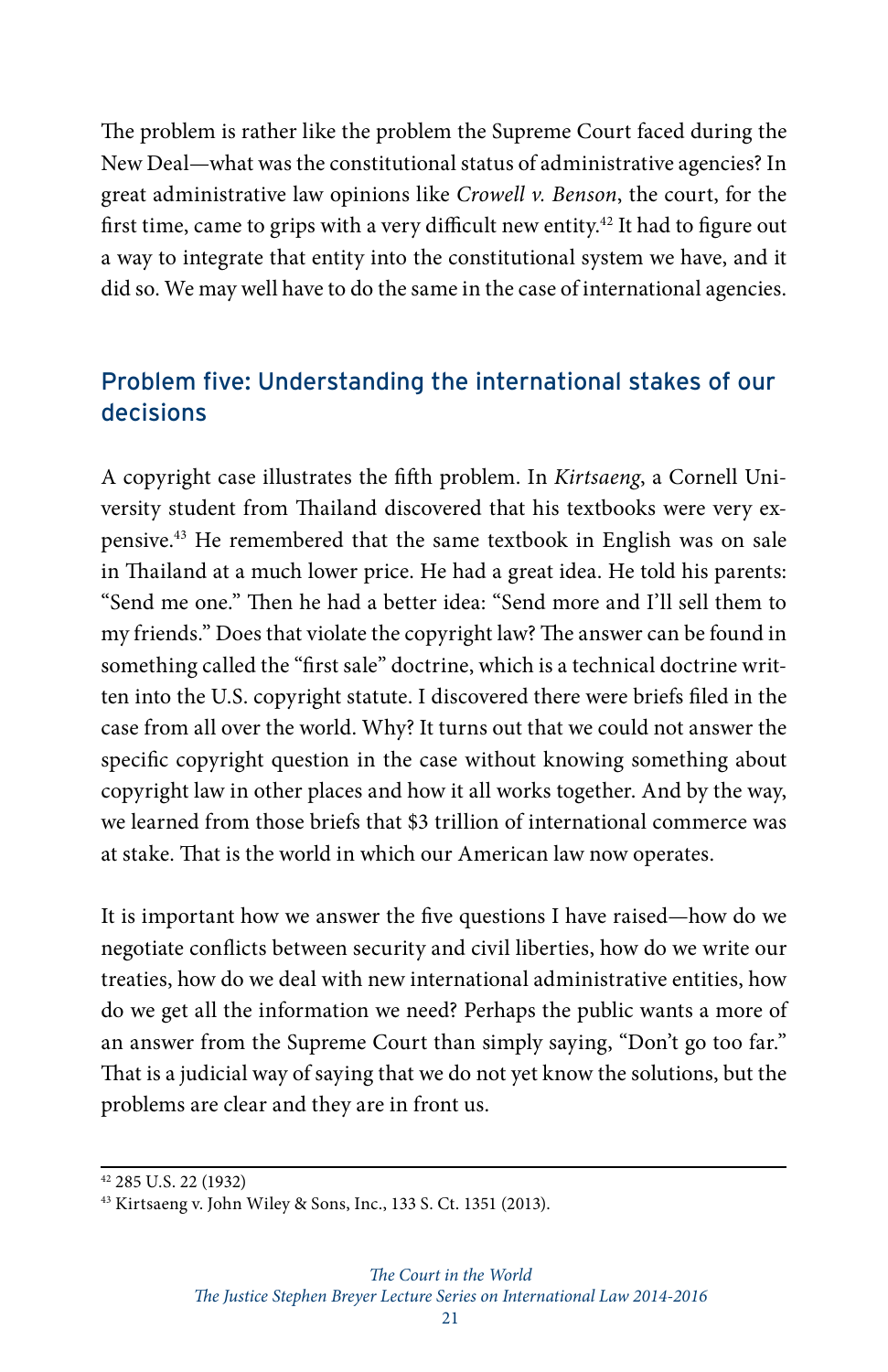## Judges as diplomats and weavers of a global rule of law

There is one other important change that has taken place in the last 20 years. I find that my role is more diplomatic. I am not a diplomat by definition, but judges from different countries do talk to each other. Recently, I talked with several judges in Ouagadougou in Burkina Faso. Whereas 20 years ago we would simply describe the nature of our jobs, we American judges and judges from other countries now have substantive conversations. When we visit the EU in Luxembourg or when the Supreme Court of India spends two days with us, we follow substantive agendas.

Those experiences form part of today's judicial experience. We are all helping to create or to sustain a rule of law. The rule of law simply is the opposite of the arbitrary. The arbitrary is that which is capricious, irrational, tyrannical, despotic, or autocratic. The rule of law is the opposite of that. Judges work on the rule of law together, even when they are not talking to one another. We are not political people. We are technicians. We are professionals helping to weave a legal web. Gradually, we make progress. We weave a cloth that, like Penelope's, unravels at night, But, unlike Penelope, we try to make progress.

The overall objective was well expressed in a passage from *The Plague* by Albert Camus. The story is about a plague coming to an Algerian city, Oran, but it is really about the Nazis coming to France. The people survive the plague, and at the end, Dr. Rieux, the hero, explains why he has told the story. He says that

the germ of the plague [that evil part of all mankind] never dies nor does it ever disappear. It simply goes into remission, perhaps for decades, but all the while lurking: in the furniture, in linen cupboards, in bedrooms, in cellars, in trunks, in handkerchiefs, in file folders, perhaps one day to reawaken its rats, and then, to the misfortune or for the education of mankind, to send them forth once again to die in some once-happy city.<sup>44</sup>

<sup>44</sup> Albert Camus, *La Peste* (Paris: Les Éditions Gallimard, 1947), 312-313 (translated by the author).